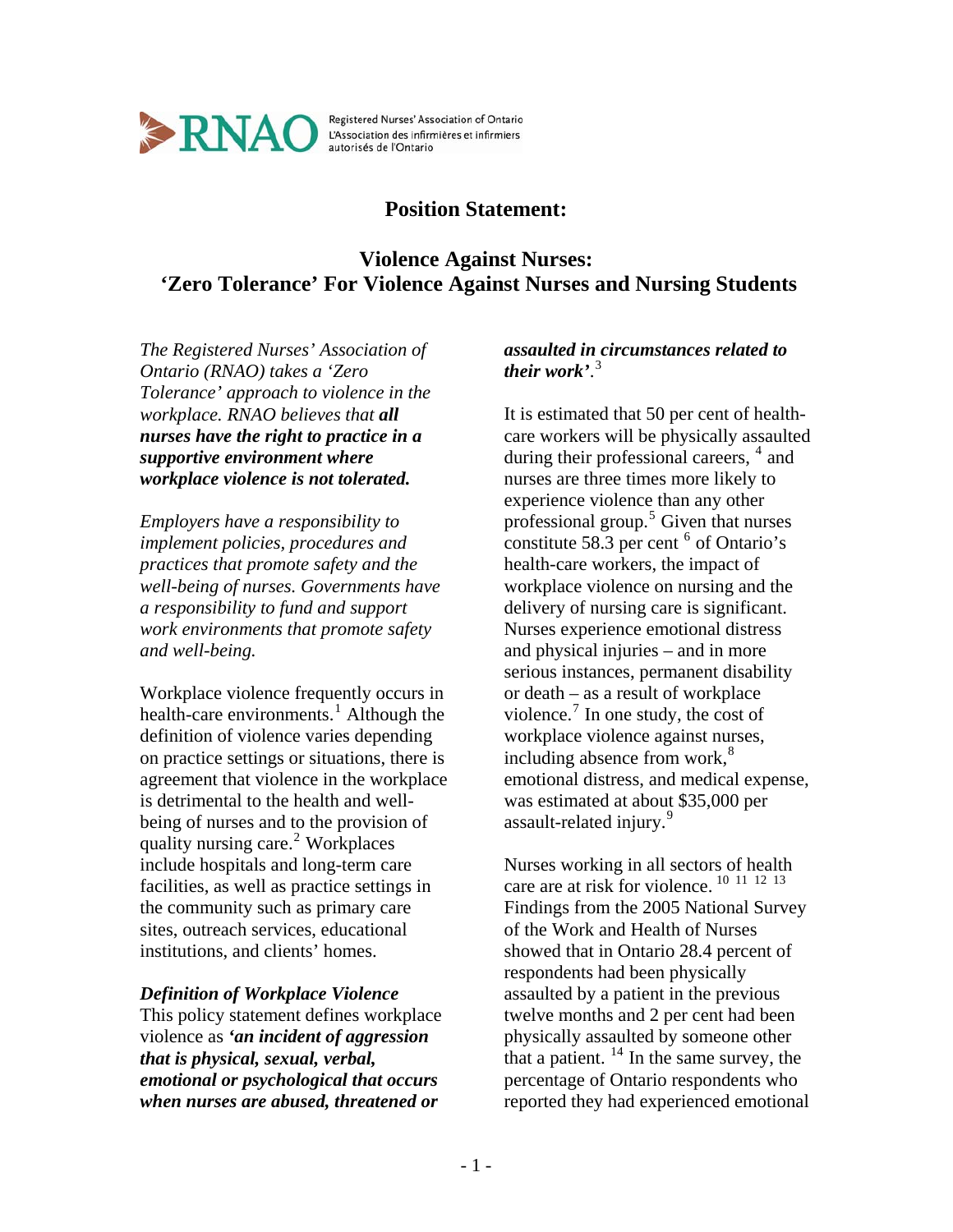abuse at work, over the past 12 months was: from a patient, 44.9 per cent; from a visitor, 16.9 per cent; from a physician, 8.7 per cent; from a nurse co-worker, 10.3 per cent; and from someone else, 9.0 per cent. [15](#page-6-1)

*Nursing students have similar experiences to registered staff including experiencing horizontal violence.[16](#page-6-1) This can influence a student's decision to remain in the profession. Also, there is concern that students may begin to assimilate this conduct into their practice, perpetuating the behaviour.[17](#page-6-1) Faculty are also known to experience uncivil encounters with students. These are concerning as these experiences have caused some to leave teaching. This leads to a shortage of educators, and aggravates the shortage of nurses by reducing the ability of programs to take in students.[18](#page-6-1)* 

Recruitment and retention in the Ontario nursing workforce is a major concern for government and nursing organizations.[19](#page-6-1) With 21.3 per cent of the nursing workforce eligible to retire as of 2005, issues of retention and recruitment are even more pressing.[20](#page-6-1) Violence in the workplace directly impacts the number of individuals who enter or remain in the nursing profession.[21](#page-6-1) [22](#page-6-1) [23](#page-6-1)

#### *Contributing Factors*

Violence toward nurses originates from multiple sources and risks are multifaceted. It is important to take a broad approach, examining societal, workplace, and individual factors, and recognizing the dynamic relationship between them.

### *Social Factors*

Acts of direct violence against individuals may be most usefully understood within the context of structural and cultural violence. Structural violence refers to any constraint on human potential due to economic and political structures. Structural inequalities in access to resources and political power create inequitable access to opportunities.<sup>[24](#page-6-1)</sup> A lack of social justice may be equated with structural violence. Cultural violence is any aspect of a culture that can be used to legitimize violence in its direct or structural forms.[25](#page-6-1) For example, elements of patriarchal cultures can support the idea that women are less valuable than men, so striking them or paying them less than their male counterparts is somehow acceptable. At the individual level, structural violence, and the cultural violence that makes it possible, is manifested in various forms of direct or overt violence. These include:

- Chronic oppression experienced as unremitting poverty and social exclusion may be accompanied by substance abuse, mental illness, and violent behaviour against oneself and others, including health professionals.[26](#page-6-1) [27](#page-6-1) [28](#page-6-1)
- Nursing continues to be a female-dominated profession, and societal attitudes continue to devalue and sexualize nursing. [29](#page-6-1)  $30$  As a result, violence against nurses can be considered part of the continuum of violence against women.
- Nurses who are disabled, racialized, immigrants, gay, lesbian, bisexual, or transgender experience discrimination from patients, clients, and colleagues.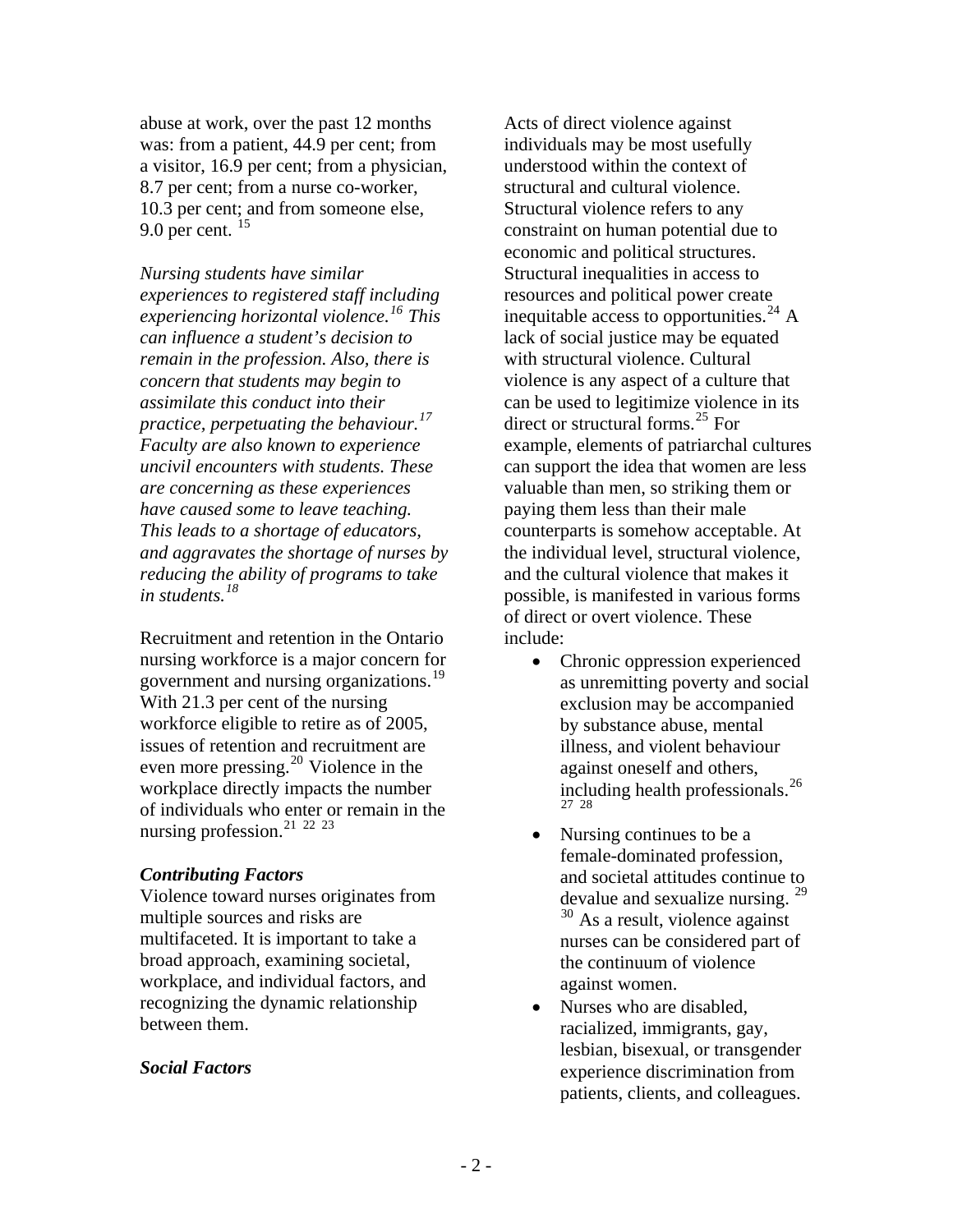It is therefore likely that they could face increased violence in the workplace.<sup>[31](#page-6-1)</sup>

## *Workplace Factors*

A number of factors contribute to violence in the health-care workplace depending on practice setting. Some of these include: $32$ 

- An underlying assumption that as a nurse, violence is 'part of the job' and must be 'tolerated'.<sup>[33](#page-6-1)</sup>
- Inadequate staffing and resources, resulting in long wait times to access care.
- Health-care system restructuring, changing technology, and increased public expectations contribute to challenges in meeting actual and perceived needs of the public.  $34^{35}$  $34^{35}$  $34^{35}$  $34^{35}$
- Poor environmental design increasing the likelihood of nurses being isolated with violent clients.
- Inadequate security measures with respect to staffing or response procedures.
- Inadequate training for staff on responding to potentially violent situations.
- Inadequate expectations of how the health-care team will interact with each other.
- Inadequate policies for preventing and managing violent incidents.
- Inadequate supports for nurses who work alone - for instance, community health nurses.
- Under-reporting of violence which limits both knowledge of scope of issue and corrective action.

## *Forms of Violence Against Nurses*

*Clients and families* are involved in the majority of incidents of violence toward nurses.<sup>[36](#page-6-1)</sup> Situations and individual risk factors most likely to elicit violent or abusive behaviour toward nurses include:

- Emotionally-charged practice environments that have the potential for unpredictable outcomes, such as clients' homes, emergency departments or intensive care units.
- Clients and family members who may be struggling to cope with stress, frustration, and/or grief.
- Clients and family members who have mental health issues and may have a history of violent behaviour.
- Clients and family members whose cognition is impaired, such as those who experience delirium, dementia, or brain injury/disease.
- Clients and family members who are under the influence of behaviour-altering substances.

*Physicians* have been cited as the major source of verbal abuse that nurses are subjected to on almost a daily basis.  $37 \times 38$  $37 \times 38$  $37 \times 38$ 

 $39\frac{40}{10}$  $39\frac{40}{10}$  $39\frac{40}{10}$  $39\frac{40}{10}$  This form of abuse often arises out of power differentials between physicians and nurses. These power differentials are related to two main factors:

- The lower status associated with the female-dominated nursing profession as compared to the historically male medical profession.
- The disproportionately higher value that society has granted to the medical profession compared to the nursing profession.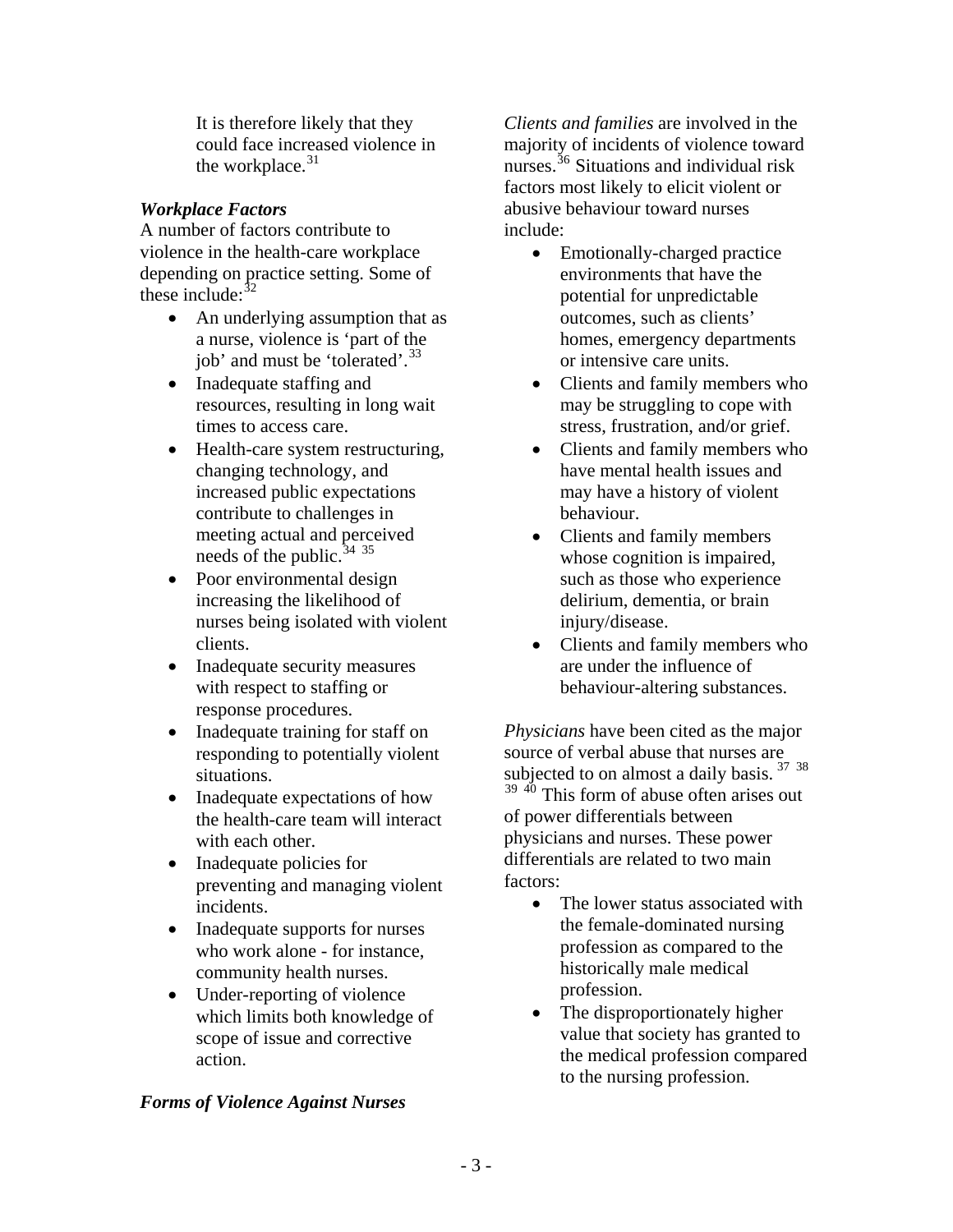*Nurse to nurse, nurse to nursing student and nursing student to nurse* violence is often ignored or downplayed by both nurses and institutions. This form of violence is often referred to as 'bullying' or 'interpersonal conflict'.<sup>[41](#page-6-1)</sup> Nurses experience this form of violence as a routine part of their work life. While explanations for this vary, they include:

- As a female-dominated profession, nurses, like other oppressed groups, often feel a lack of control. Attempts to gain control may take the form of intimidation or abuse of nurses by nurses. $42$
- Racism, sexism, and other forms of discrimination among nurses are expressed through verbal abuse and put-downs from nursing colleagues.  $43$
- Stress caused by higher patient acuity, nursing shortages, and organizational and staffing changes leads to 'burn out' and creates a propensity for nurses to abuse other nurses.<sup>[44](#page-6-1)</sup>

### **Recommendations**

RNAO calls for the development and implementation of specific strategies to prevent and stop violence against nurses in the workplace. Recommendations from societal, organizational, and individual perspectives include:

### *Societal*

- Adequate funding across all health-care sectors to ensure optimal client care and safe working environments.
- Support for intermediate multisectoral services so that people can be supported in recovery from mental illness and addictions. These include health-

care services, supportive housing, and educational and employment opportunities.

- Multi-sectoral strategies to address root causes of material deprivation and social exclusion. Decreasing poverty, wealth inequalities, and social exclusion will improve health and strengthen communities.
- Legislation for whistle-blowing protection (prohibit retaliation or threats of retaliation) for anyone who reports incidents of violence.

## *Workplace*

- A 'Zero Tolerance to Violence' policy.
- A mechanism to disseminate the policy to all staff, volunteers, clients, family members, and visitors.
- Adequate staffing to enable nurses and other health professionals to deliver timely care.  $45$
- An inclusive and respectful practice environment where there is collaboration among team members;
- A workplace violence committee, which includes nurses, to develop strategies for controlling and reporting violent behaviour;
- A violence prevention/management education and training program for all staff, including discussion about accountability and respect for others.
- A system to identify and flag situations that could create a potential for violence.
- An immediate response plan.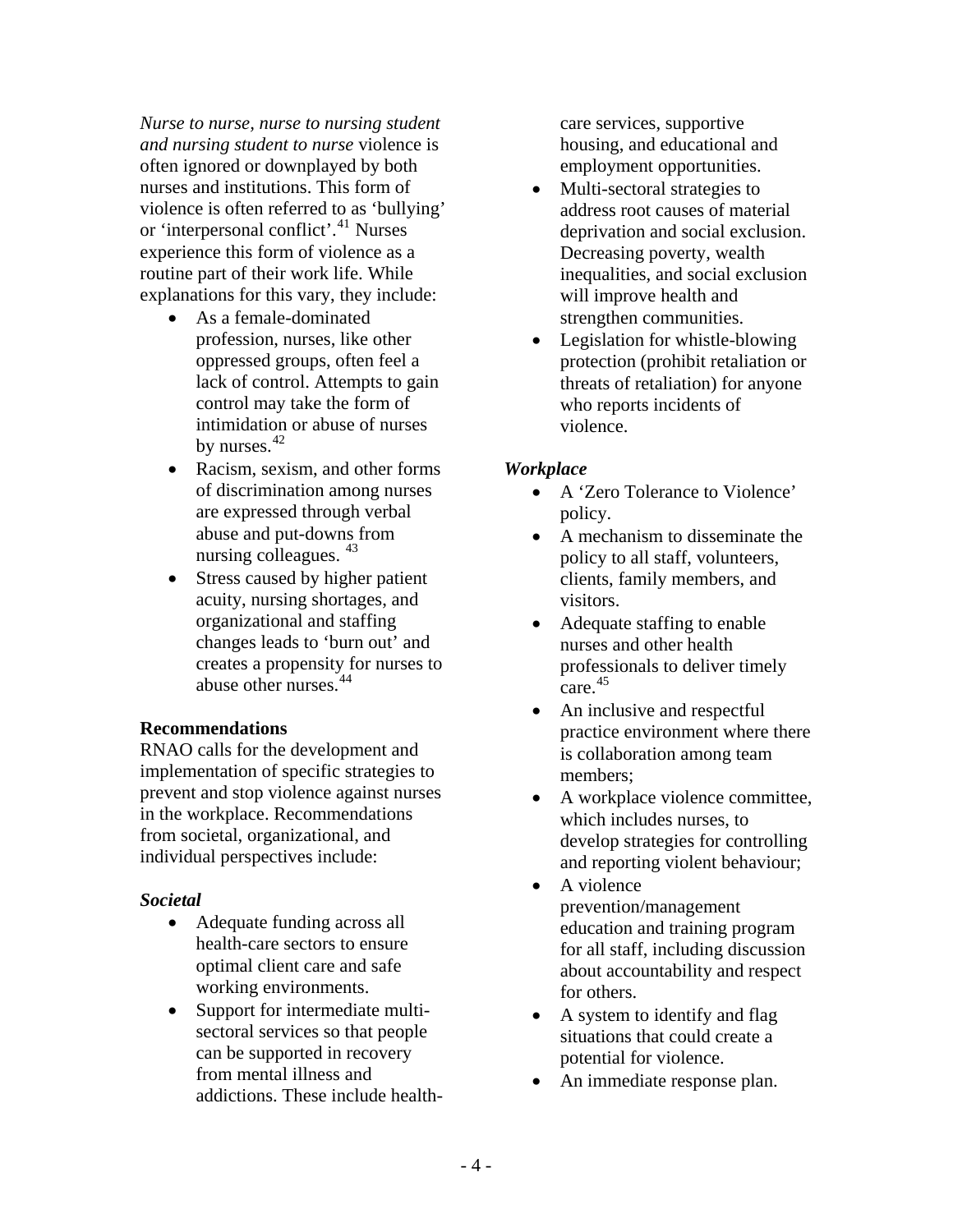- A collaborative agreement with local law enforcement agencies for immediate response in the event of an actual or potentially violent situation.
- A Critical Incident Debriefing Program that includes peer support.
- An Employee Assistance Program (EAP), counselling, security, and other support staff as required.
- Support and encouragement for nurses to report incidents of workplace violence and to prosecute individuals who commit violent acts.
- A mechanism to track and review incidents or potential incidents of violence.

## *Specific to Institutions*

All recommendations under *organizations* plus:

- Workplace environments that optimize safety. For example: monitoring systems, providing escorts to parking lots at night.
- Emergency signalling and alarm systems.

*Specific to Community Settings*  All recommendations under *organizations* plus:

- Communication devices such as cell phones and panic buttons.
- Daily itineraries identifying clients' names, addresses, telephone numbers, and approximate times of visits.

## *Universities and Colleges*

• Course content that incorporates best practice for violence prevention and conflict

resolution in all nursing, medical school and other health-care professionals' educational curricula. This should include communication strategies that promote respect and understanding for each discipline's similarities and differences.

## *Individual*

• All individuals have the responsibility to respect the rights of others and not to discriminate based on disability, race, ethnicity, sex, sexual orientation, or profession.

## *Conclusion*

RNAO takes a 'Zero Tolerance' approach to workplace violence. It is important to ensure safe practice settings for all health-care providers, and imperative that violence is addressed from a societal, organizational, and individual level.

## **Revised September 2008**

### References

 $\overline{a}$ 

<sup>1</sup> Erikson, L. & Williams-Evans, A. (2000). Research: attitudes of emergency nurses regarding patient assault. *Journal of Emergency Nursing, 26*(3), 210-215. 2

[http://www.ilo.org/public/english/protection/safe](http://www.ilo.org/public/english/protection/safework/whpwb/econo/costs.pdf) [work/whpwb/econo/costs.pdf](http://www.ilo.org/public/english/protection/safework/whpwb/econo/costs.pdf) <sup>3</sup>International Labour Office, International

 $2$  Hoel, H; Sparks, K.; Cooper, C. (2000). The cost of violence and stress at work and the benefits of a violence and stress-free working environment. *University of Manchester Institute of Science and Technology*. Retrieved October 24 from: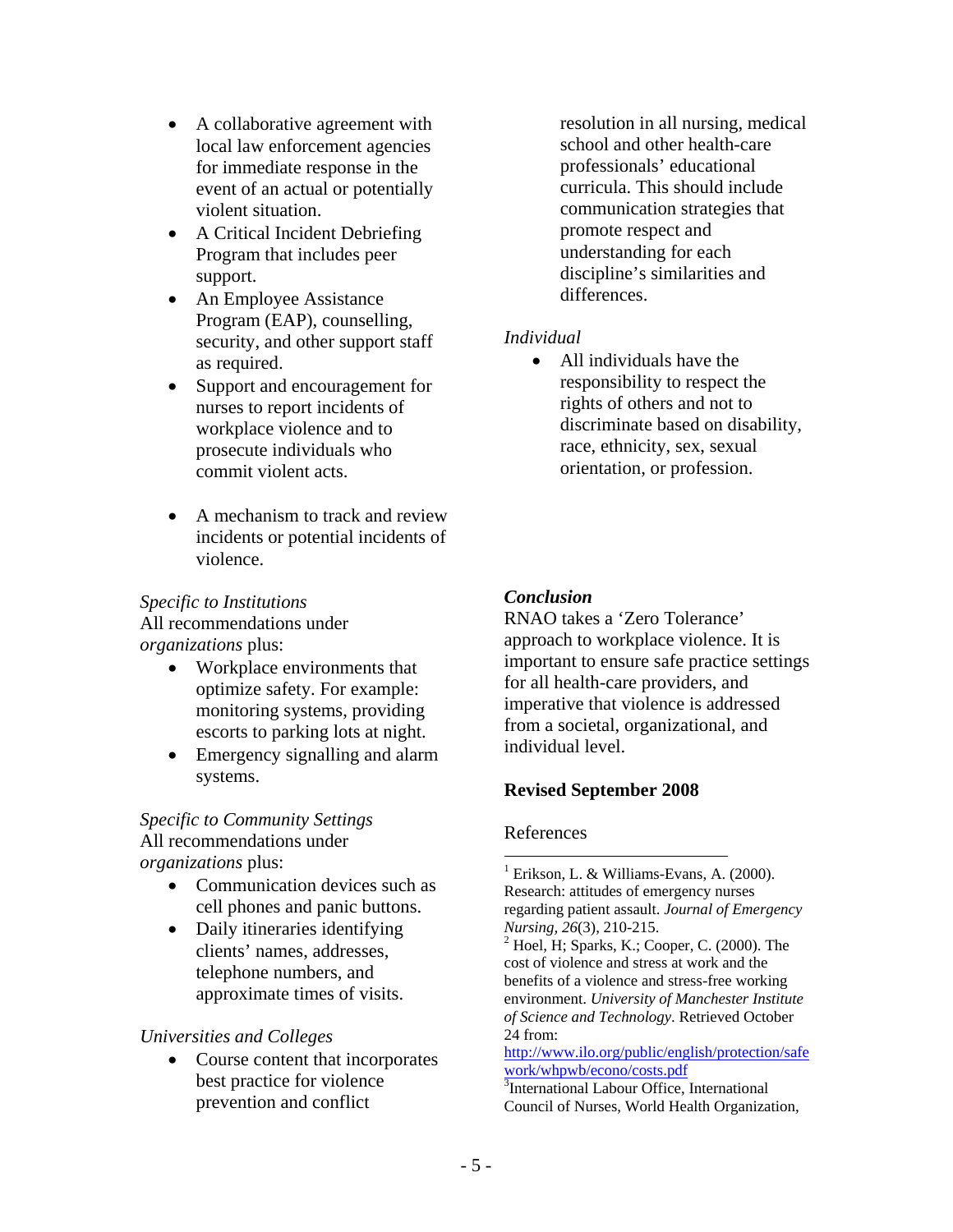Public Services International. (2002).

Framework guidelines for addressing workplace violence in the health sector. Geneva, International Labour Office. Retrieved October 5, 2006 from:

http://www.icn.ch/proof3b.screen.pdf

 $\frac{4 \text{ U}}{\text{miker, W. (1997)}}$ . Workplace violence: the responsibility of employers and supervisors. *Health Care Supervisor* 19(1), 29-41.

<sup>5</sup> International Council of Nurses. "International Nurses'Day- IND Kit 2001," updated February 12, 2003.

6 Ontario Regulators for Access, Access to Ontario's Professions retrieved October 16, 2006 from:

[http://www.regulators4access.ca/html/introreg.ht](http://www.regulators4access.ca/html/introreg.htm) m<br><sup>7</sup> Lewis Lanza, M., Demaio, J. Benedict, M.A.

(2005). Patient assault support group: achieving educational objectives. *Issues In Mental Health Nursing, 26, 643-60.* 

<sup>8</sup> Nursing Sector Study Corporation. (2005). Workforce Trends of Registered Nurses in Canada.

9 Lanza, M. Demaio, J. & Benedict, M. (2005). Patient assault support group: achieving educational objectives. *Issues in Mental Health Nursing, 26, 643-660. 10* Hesketh, K., Duncan, S., Estabrooks, C.

Reimer, M, Giovannetti, P. Hyndman, K., et al. (2003). Workplace violence in Alberta and British Columbia hospitals. *Health Policy, 63*, 311-321.

 $11$  Lipscome, J. & Borwegan, B. (2000). Healthcare workers. In B.Levy & D.Wegman (Eds.), *Occupational health recognizing and preventing work-related disease and injury* (4<sup>th</sup>) ed.). pp. 767-778. Philadelpha: Lippincott, Williams & Wilkins.

12 Duhart, D. (2001). *Violence in the workplace, 1993-99* (No. December 2001, NCJ190076). Washington, DC: U.S. Department of justice, Office of Justice Programs.

 $13$  McCall, B., & Horwitz, I. (2004). Workplace violence in Oregon: an analysis using workers' compensation claims from 1990-1997. *Journal of Occupational and Environmental Medicine, <sup>46</sup>*(4), 357-366. 14 Statistics Canada (2006). Findings from the

2005 National Survey of the Work and Health of Nurses. Author

 $15$  ibid.

<sup>16</sup> Longo, J. (2007). Horizontal violence among nursing students. *Archives of Psychiatric Nursing, 21*(3), 177-178.

 $17$  Randle, J. (2003). Bullying in the nursing profession. *Journal of Advanced Nursing, 43*(4), 395-401.

<sup>18</sup> Luparell, S. (2007). The effects of student incivility on nursing faculty. *Journal of Nursing Education*, pp 15-19.

<sup>19</sup> Canadian health Services Research Foundation. (2006). What's Ailing Our Nurses? A Discussion of the Major Issues Affecting Nursing Human Resources in Canada.

[www.chsrf.ca/www.fcrss.ca 20](http://www.chsrf.ca/www.fcrss.ca) Canadian Institute for Health Information

(2006) *Workforce Trends of Registered Nurses in Canada, 2005, Ottawa, p. 19.* <sup>21</sup> International Labour Office, International

Council of Nurses, World Health Organization, Public Services International. (2002). Framework guidelines for addressing workplace

violence in the health sector. Geneva, International Labour Office. Retrieved October 5, 2006 from:

#### <http://www.icn.ch/proof3b.screen.pdf>

Rosenstein, A. (2002). Nurse-physician relationships: impact on nurse satisfaction and retention. *American Journal of Nursing 102*(6), 26-34.

<sup>23</sup> Miller, P. (2001). Nurse-physician collaboration in an intensive care unit. *American* 

<sup>24</sup> Galtung, J. (1969) Violence, Peace, and Peace Research. *Journal of Peace Research*. Vol. 6. No. 3, 167-191.

25 Galtung, J. (1999). Cultural Violence. *Journal of Peace Research*. Vol. 27. No. 3, 291-305.<br><sup>26</sup> Marmot, M. & Wilkinson, R. eds. (1999).

*Social Determinants of Health*. Oxford: Oxford University Press.

27 Holness, D., Somerville, S., Kosny, A., Gadeski, J., Mastandrea, J. & Sinclair, G. (2004). Workplace Health and Safety Concerns in Service Organizations in the Inner City. *Journal of Urban Health: Bulletin of the New York* 

*Academy of Medicine.* Vol. 81., No. 3. 489-497.<br><sup>28</sup> Schulte, J., Nolt, B., Williams, R., Spinks, C. & Hellsten, J. (1998). Violence and Threats of Violence Experienced by Public Health Field-Workers. *Journal of the American Medical Association.* Vol. 280. No. 5, 439-442.

 $29$  Kalish, B, Kalish, P., & McHugh, M. (1982). The Nurse as a Sex Object in Motion Pictures, 1930 to 1980. *Research in Nursing and Health*. Vol. 5. No. 3, 147-154.

<sup>30</sup>For more recent examples, please see the Center for Nursing Advocacy on Naughty Nurse Stereotype. Retrieved November 6, 2006 from: